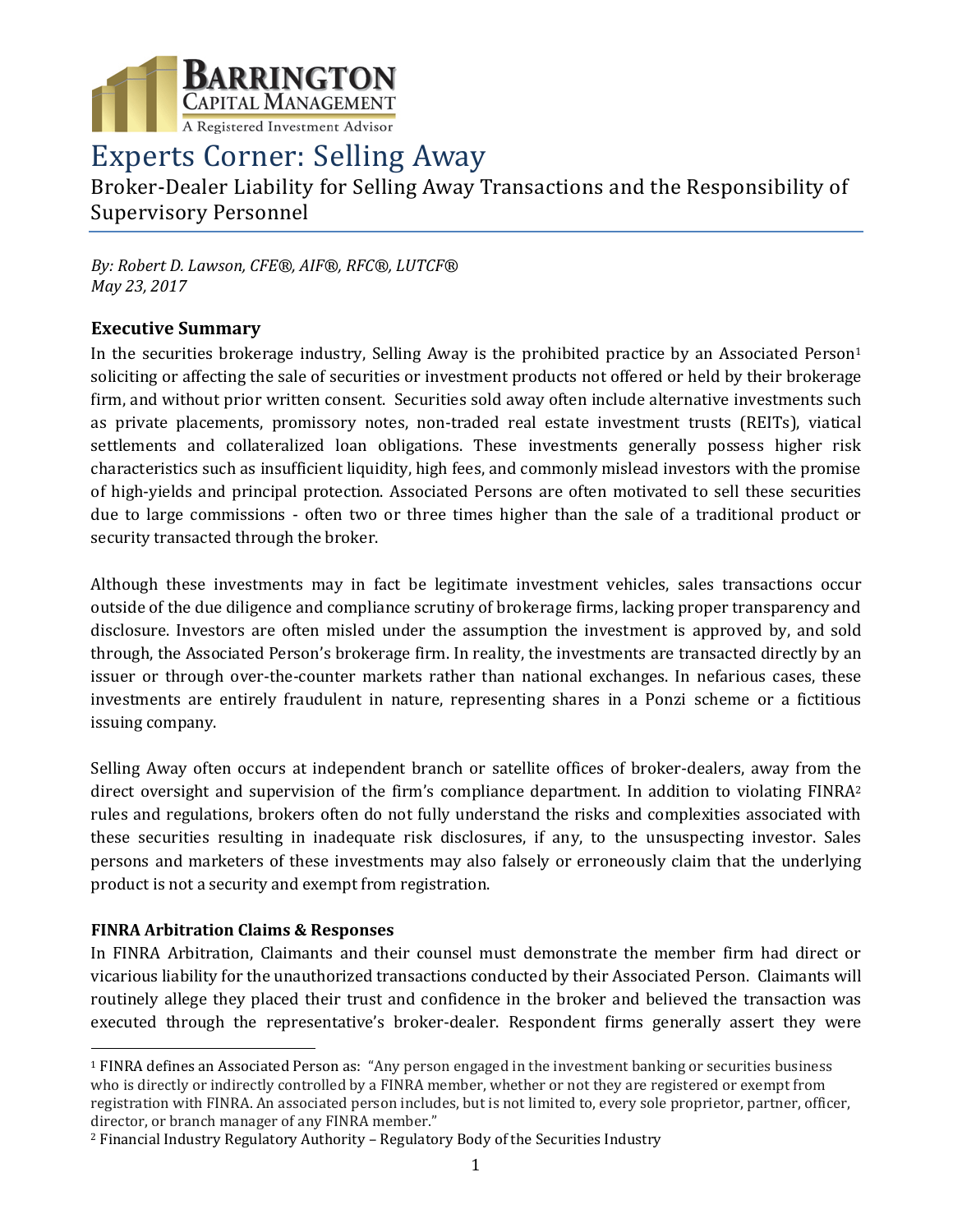unaware of the "off-the-books" sales and the Associated Person concealed the activities from their supervisory oversight and detection. An arbitration panel must determine whether the firm knew, should have known, or failed to prevent the conduct.

FINRA Rules 3270<sup>3</sup> and 3280<sup>4</sup> set forth Member Firms' regulatory requirements for the review, disclosure and approval of outside business activities and private securities transactions.

#### **FINRA Rule 3270: Outside Business Activities of Registered Persons**

Registered Persons are required to provide written disclosure of any business activity outside of the scope of their employment. Firms must maintain a record of each written notice received as specified in Rule 17a-4(e)(1) of the Securities Exchange Act of 1934. 5

*No registered person may be an employee, independent contractor, sole proprietor, officer, director or partner of another person, or be compensated, or have the reasonable expectation of compensation, from any other person as a result of any business activity outside the scope of the relationship with his or her member firm, unless he or she has provided prior written notice to the member, in such form as specified by the member.*

Upon receipt of a written notice of an Outside Business Activity, Member Firms shall consider whether the activity will: 1) interfere with or compromise the Associated Person's responsibilities to the firm and/or customers; or 2) be viewed by the public as part of the firm's business. Based on these factors, firms must evaluate the advisability of approving or imposing limitations on the Outside Business Activity.

## **FINRA Rule 3280: Private Securities Transactions of an Associated Person**

Associated Persons are required to provide written notice for all securities transactions outside of the scope of their employment at the firm, regardless if compensation is to be received.

*No person associated with a member shall participate in any manner in a private securities transaction except in accordance with the requirements of this Rule.*

*Prior to participating in any private securities transaction, an associated person shall provide written notice to the member with which he is associated describing in detail the proposed transaction and the person's proposed role therein and stating whether he has received or may receive selling compensation in connection with the transaction; provided however that, in the case of a series of related transactions in which no selling compensation has been or will be received, an associated person may provide a single written notice.*

Upon receiving an Associated Person's written request for a Private Securities Transaction with compensation the firm shall provide a written stating whether the proposed transaction is approved or denied. If approved, the sale must be executed, documented, and supervised in accordance with the firm's written supervisory policies and procedures.

 $\overline{a}$ 

<sup>3</sup> Previously NASD Rule 3030

<sup>4</sup> Previously NASD Rule 3040

<sup>&</sup>lt;sup>5</sup> SEA Rule 17a-4 provides for the retention of all applicable client and firm records for a period of not less than six years, with the first two years in an easily accessible place.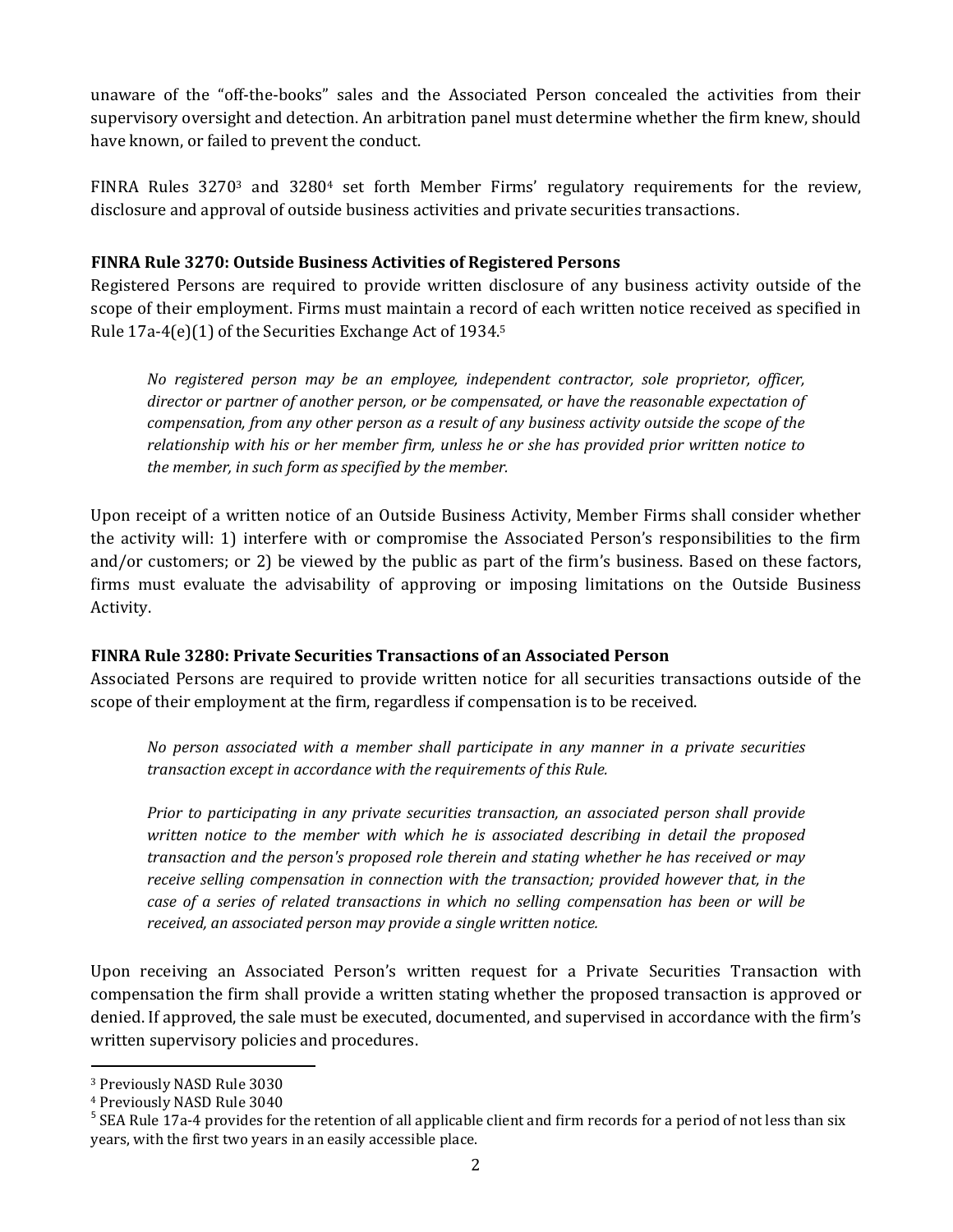In the event the proposed private securities transaction will not result in compensation, firms must only provide written acknowledgement of the request, but may still impose additional constraints where appropriate.

## **FINRA Rule 3110: Supervision**

Member Firms must establish, maintain and enforce a supervisory system to monitor the activities of each Associated Person to achieve compliance with FINRA Rules, in addition to all applicable securities laws and regulations. This rule provides for the design of the firm's Written Supervisory Procedures ("WSP"), including provisions for the inspection of all internal communications, correspondence, transactions and customer complaints.

# **FINRA Rule 3130: Annual Certification of Compliance and Supervisory Processes**

A Member Firm's supervisory system must be examined and certified as "reasonably designed" at least annually, as specified in FINRA Rule 3110. A Chief Executive Officer, or other equivalent officer(s), must conduct the annual review and certification of the Firm's compliance policies and Written Supervisory Procedures. Annual compliance meetings for Registered Representatives also must be held to discuss and review compliance-related matters.

# **Discussion: Potential for Firm Liability**

Although FINRA Rules 3270 and 3280 place the obligation on behalf of Associated Persons to disclose Outside Business Activities and Private Securities Transaction for firm approval, the firm may not be indemnified if proper supervisory requirements were not upheld.

To determine a firm's liability in a Selling Away dispute, FINRA Arbitration Panels frequently base their decisions on whether the firm was aware of and failed to act upon, or "should have known" of the unauthorized activities. Establishing whether a firm should have been aware of Selling Away is based on an examination of three factors of the firm's supervisory control system. Arbitrators consider:

- 1) Whether the firm established a "reasonable" supervisory control system
- 2) Whether the firm implemented and maintained the supervisory control system
- 3) Whether the firm adequately acted upon and investigated "red flags"

If a Member Firm is found to be deficient in one or more of these areas, they may be held liable for the offthe-books activities of their Associated Person.

# **1. Whether the Firm Established a "Reasonable" Supervisory Control System**

FINRA Arbitrators examine whether the firm had a reasonable supervisory control system in place that adequately enforced all FINRA and MSRB Rules and applicable securities laws and regulations. A Member Firm with an inadequate supervisory system may be found liable as Arbitrators may maintain that a reasonable supervisory system may have either prevented or detected Selling Away.

An example of such an instance is the matter of Pochat v. Merrill Lynch, Pierce, Fenner & Smith, Inc. In 2012, a U.S. District Court upheld a ruling by a FINRA Arbitration Panel that found Respondent Merrill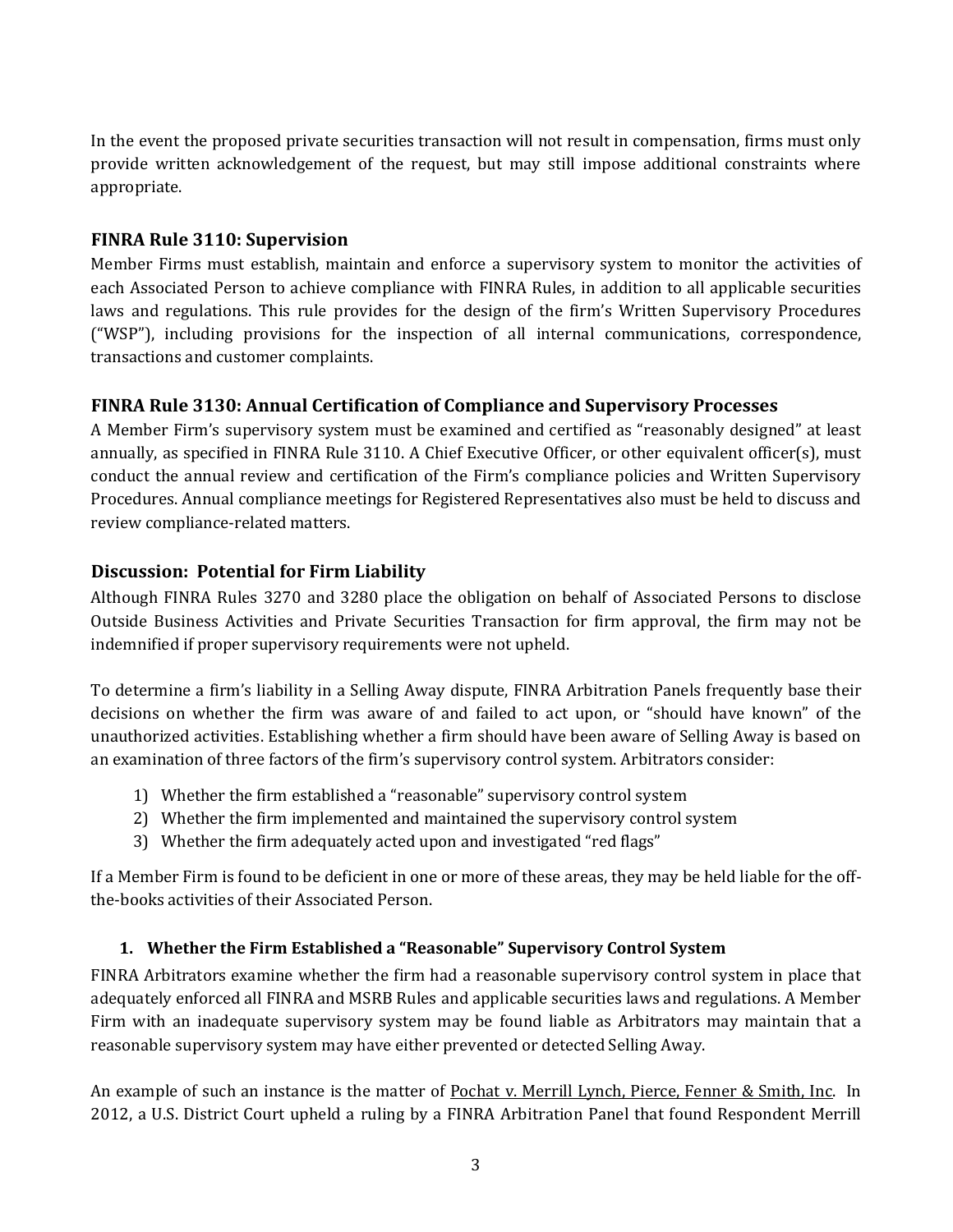Lynch liable for failing to establish a reasonable supervisory control system. This ruling was based the existing system's limitations in enforcing compliance with FINRA Rules 3270 and 3280.

In the Ruling, the Arbitration Panel cites Merrill Lynch's failure to establish policies requiring the disclosure of Outside Business Activities and Private Securities Transactions within the firm's Argentinian division. As a result, a Registered Representative solicited and affected the sale of an off-thebooks private placement to an established client, ultimately resulting in substantial losses due to financial duress experienced by the issuing company. Without policies enforcing FINRA's disclosure requirements, the Panel determined that a reasonable system would have prevented this instance of Selling Away and issued a monetary sanction upon the Respondent.

## **2. Whether the Firm Implemented and Maintained the Supervisory Control System**

In addition to establishing an adequate supervisory control system, Member Firms are required to adhere and maintain the provisions of their Written Supervisory Procedures. FINRA Arbitrators examine whether these policies and procedures were implemented and maintained in regard to supervising the activities of their Associated Persons.

An example of such an instance is the matter of Battle v. Northeast Securities, Inc.  $(2008)^6$  where a Member Firm was found liable for failing to implement adequate supervisory procedures. In this dispute, a Registered Representative of Northeast Securities, Inc. solicited sales of promissory notes to a customer at the Member Firm, among others. However, the investments sold by the Representative were fraudulent and at the center a Ponzi scheme. Although it was determined that Northeast Securities, Inc. did have a reasonable supervisory system in place, the Arbitration Panel concluded that the firm's compliance department failed to implement these policies in a reasonable manner, rendering them liable for the prohibited activities.

As was the case for Northeast Securities, Inc., a FINRA Arbitration Panel may deem that a firm "should have known" of an Associated Person's Selling Away activities if a reasonable supervisory system had been implemented and enforced. Firms that fail to implement these policies effectively may be found liable in Selling Away disputes if it is determined that compliance personnel were "asleep at the wheel" – allowing for suspicious activities to occur undetected.

## **3. Whether the Firm Acted upon and Investigated "Red Flags"**

Member Firms may be held liable if it is determined that compliance personnel failed to act upon and investigate or willfully turned a "blind eye" toward suspicious activities indicative of Selling Away. Here, the question is not whether the firm should have known of the unauthorized activity, but rather if the firm attempted to intervene and investigate.

The 2007 matter of Chandler v. FSC Securities Corporation<sup>7</sup> demonstrates an instance where a firm failed to investigate a serious of red flags and was found liable by a NASD Arbitration Panel for a Representative's Selling Away of fraudulent securities. Per the Panel's ruling, the firm's repeated failures to thoroughly investigate suspicious activities created "an extremely cozy environment" for the Registered Representative to defraud customers through the sale of fraudulent securities.

 $\overline{a}$ 

<sup>6</sup> FINRA Case Number 06-04110

<sup>7</sup> FINRA Case No. 05-04443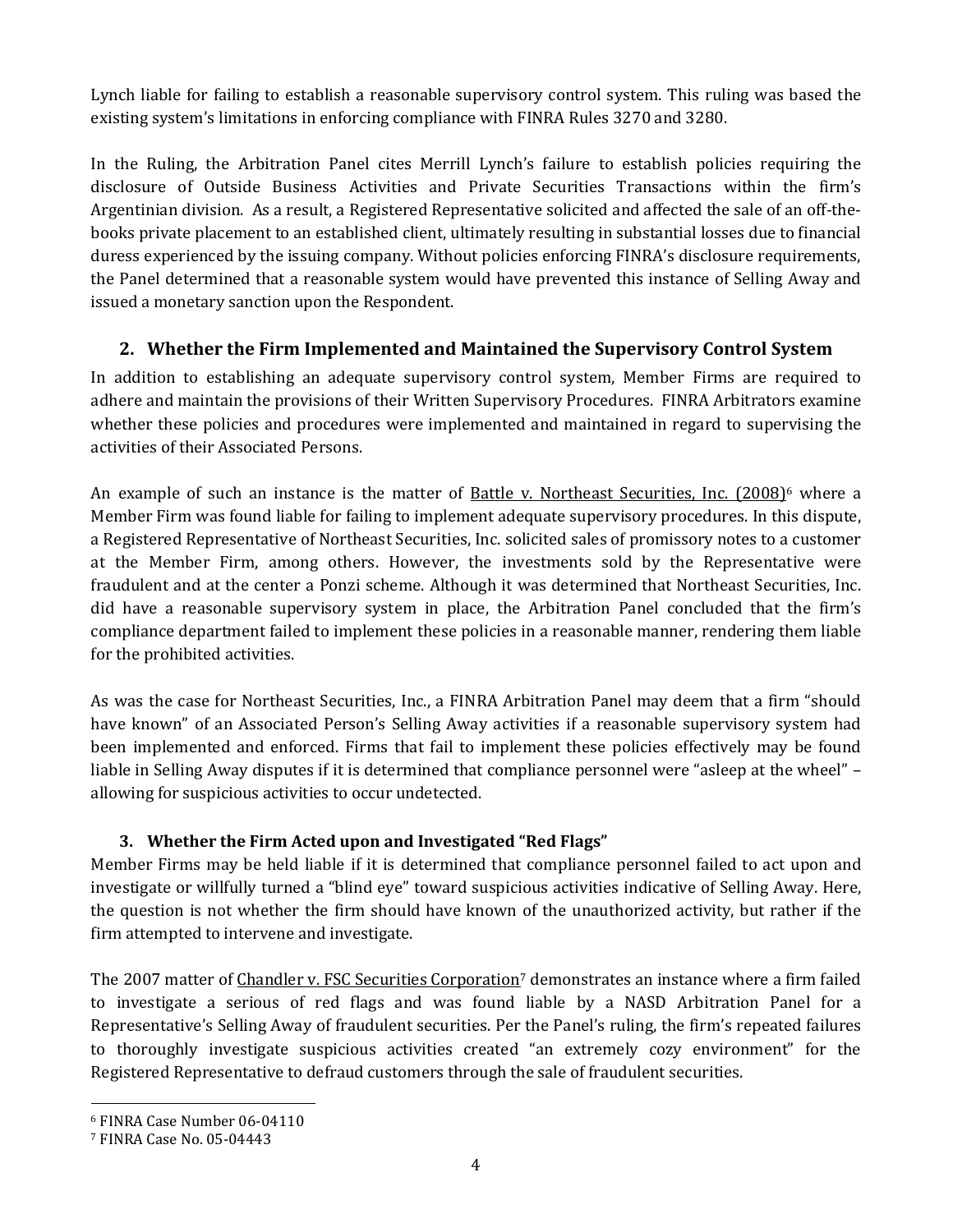Here, the offending Registered Representative maintained a separate insurance office, in which he claimed to firm compliance to not to effect the sale of any securities. However, the Representative represented to firm customers through correspondence that his office was indeed registered as a branch of the broker-dealer and listed as such on his business cards. It was from this office that the Registered Representative sold the fraudulent securities to clients. As the misrepresentation of the registration status of an office is a violation of FINRA Rules, this should have prompted investigation from the firm's compliance department.

Additionally, the firm failed to conduct reasonable due diligence in the hire of the Registered Representative by failing to review his Form U5. Specifically, allegations made by the representative's former affiliated broker-dealer included a "bogus business" and "forgery". When questioned by the panel, the representative's former supervisor at FSC Securities Corporation admitted that he had not examined these allegations prior to hiring of the individual.

As a result of the firm's failure to act upon cumulative red flags, the firm was found liable for losses experienced by the defrauded investors. In such instances, it is the obligation of compliance personnel to sufficiently investigate suspicious activities and occurrences. Any activities that are indicative of Selling Away and that are detected by the firm's supervisory control system must be acted upon promptly – often observed through incoming and outgoing correspondence, trade blotters, and customer account statements.

## **Circumstances where Firms may not be Liable**

Under certain circumstances, the off-the-books activities of an Associated Person cannot be detected by a reasonably designed and maintained supervisory control system. In these instances, the Associated Person's unauthorized activities occur outside of the scope of the compliance department at the firm, providing no opportunity to detect the violations.

An example of such an instance of undetectable activities is found in the matter of Bowman v. UBS Financial Services, Inc.<sup>8</sup>. This 2015 dispute involves a Registered Representative's solicitation of firm customers to invest in a now defunct lumber mill which he maintained an ownership stake. This Outside Business Activity was disclosed to the Registered Representative's employing firm, UBS Financial Services, and was approved under the explicit prohibition of involving firm customers. The Representative proceeded to sell interests of the lumber mill to firm customers by employing what the Panel deemed to be "deceptive strategies" in an effort to avoid detection by UBS Financial Services' compliance department. Most notably, the Registered Representative conducted all correspondence on a non-business email address and instructed the firm's customers to use personal bank accounts to purchase the investments. By undertaking such measures, the offending Representative was able to circumvent the oversight of the firm's compliance department. Ruling in favor of the Respondent, the Panel determined that the firm established and implemented an adequate and reasonable supervisory system and had no way of detecting the unauthorized activity.

Supervisory control systems are designed to monitor firm-related activities of Associated Persons and client accounts. In instances where an Associated Person has exclusively conducted all unauthorized

l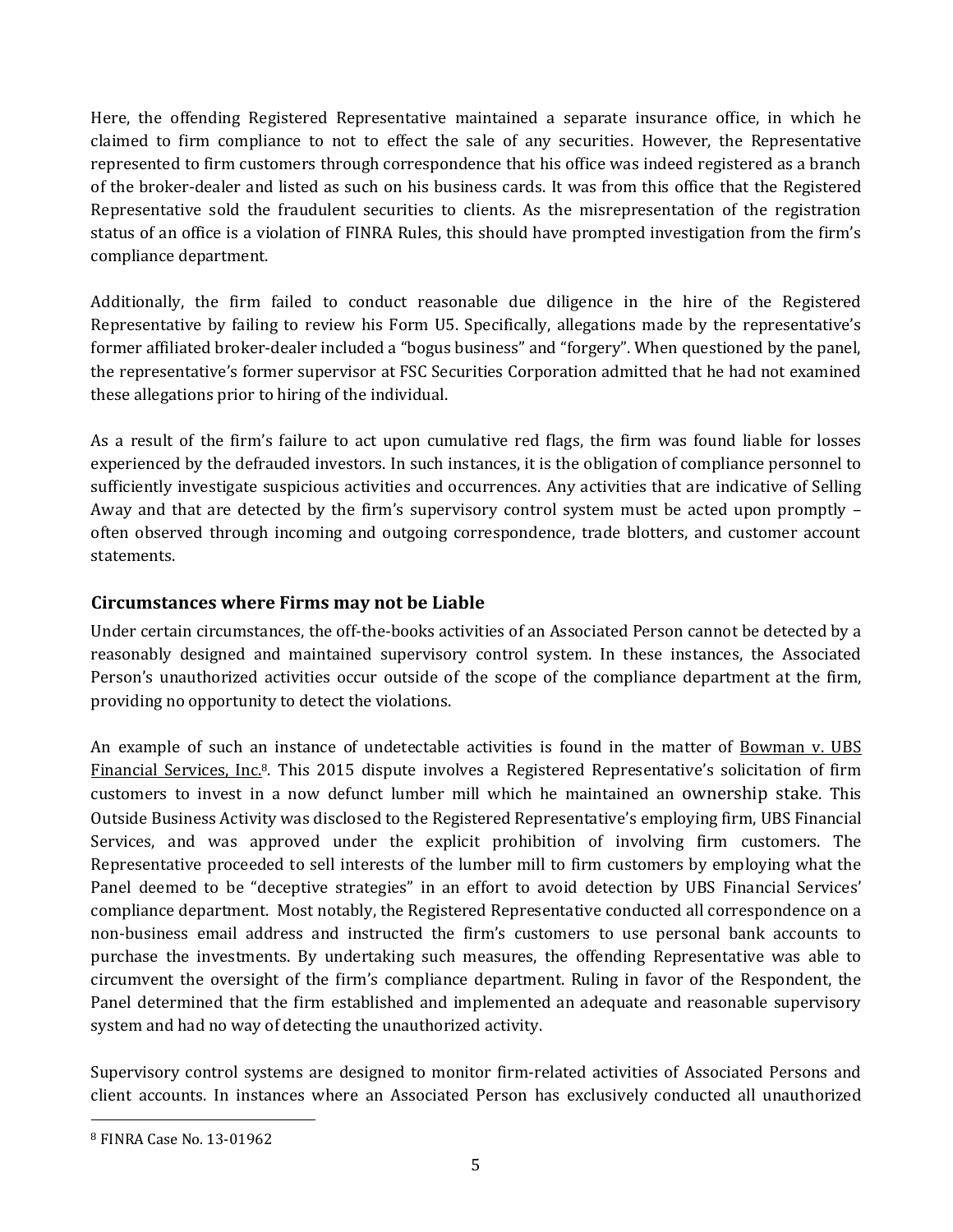activities outside of the Firm and the reasonable scope of its supervision, it cannot necessarily be established that the Firm "should have known" of the activities.

## **FINRA Sanctions**

In addition to damages owed to the Claimant, FINRA has the authority to issue monetary sanctions upon offending Member Firms. Sanctions are often issued as a response to repetitive and increasingly severe violations. FINRA imposes sanctions as a strong deterrent to prevent repeat violations by Member Firms in order to protect investors and strengthen market integrity.

FINRA may promulgate sanctions when Member Firms have been found negligent in their supervisory requirements in disputes involving Selling Away. A recent example of such an action can be found in the Securities & Exchange Commission and FINRA's joint enforcement action against Signator Investors, Inc9. The firm was censured and fined \$450,000 for a failure to enforce the firm's WSP to maintain compliance with FINRA Rule 3110, allowing a Registered Representative to sell fraudulent securities to firm customers. When determining whether sanctions are warranted, FINRA considers the following factors:

- 1) Whether the unauthorized activity involved customers of the firm
- 2) Whether the unauthorized activity resulted directly or indirectly in injury to customers of the firm, and if so, the nature and extent of the injury
- 3) The duration of the unauthorized activity, the number of customers, and the dollar volume in sales
- 4) Whether the responding registered person misled their employer about the existence of the unauthorized activity or otherwise concealed the activity from the firm
- 5) Whether the product involved in the unauthorized has been found to involve a violation of federal, state, or Self-Regulatory Organization (SRO) rules
- 6) Whether the Member Firm has a history of disputes involving unauthorized activities
- 7) The general severity of the violation

 $\overline{a}$ 

<sup>9</sup> FINRA Case No. 3-16753